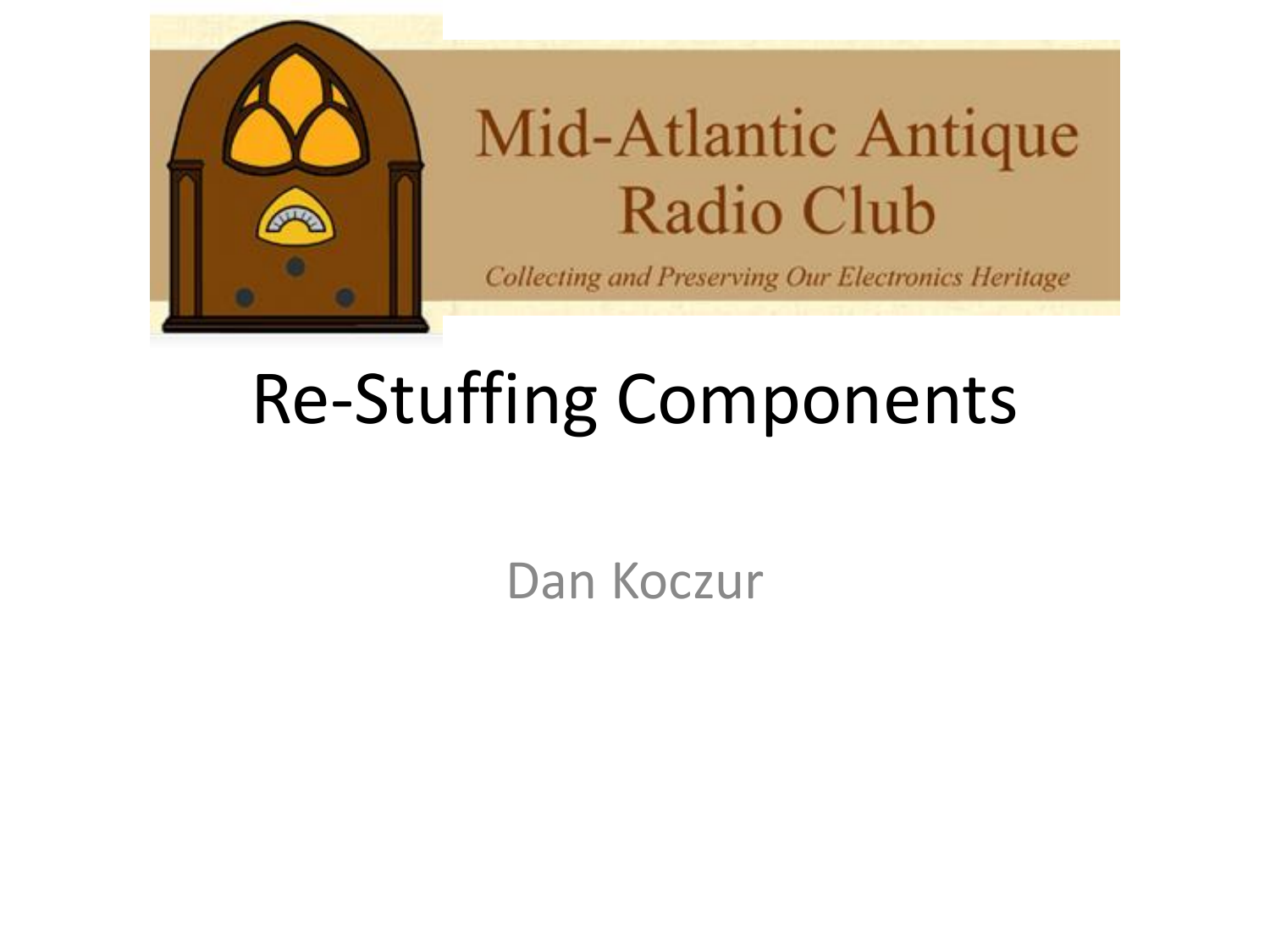#### What Are We Talking About

- 
- 
- 
- 
- - -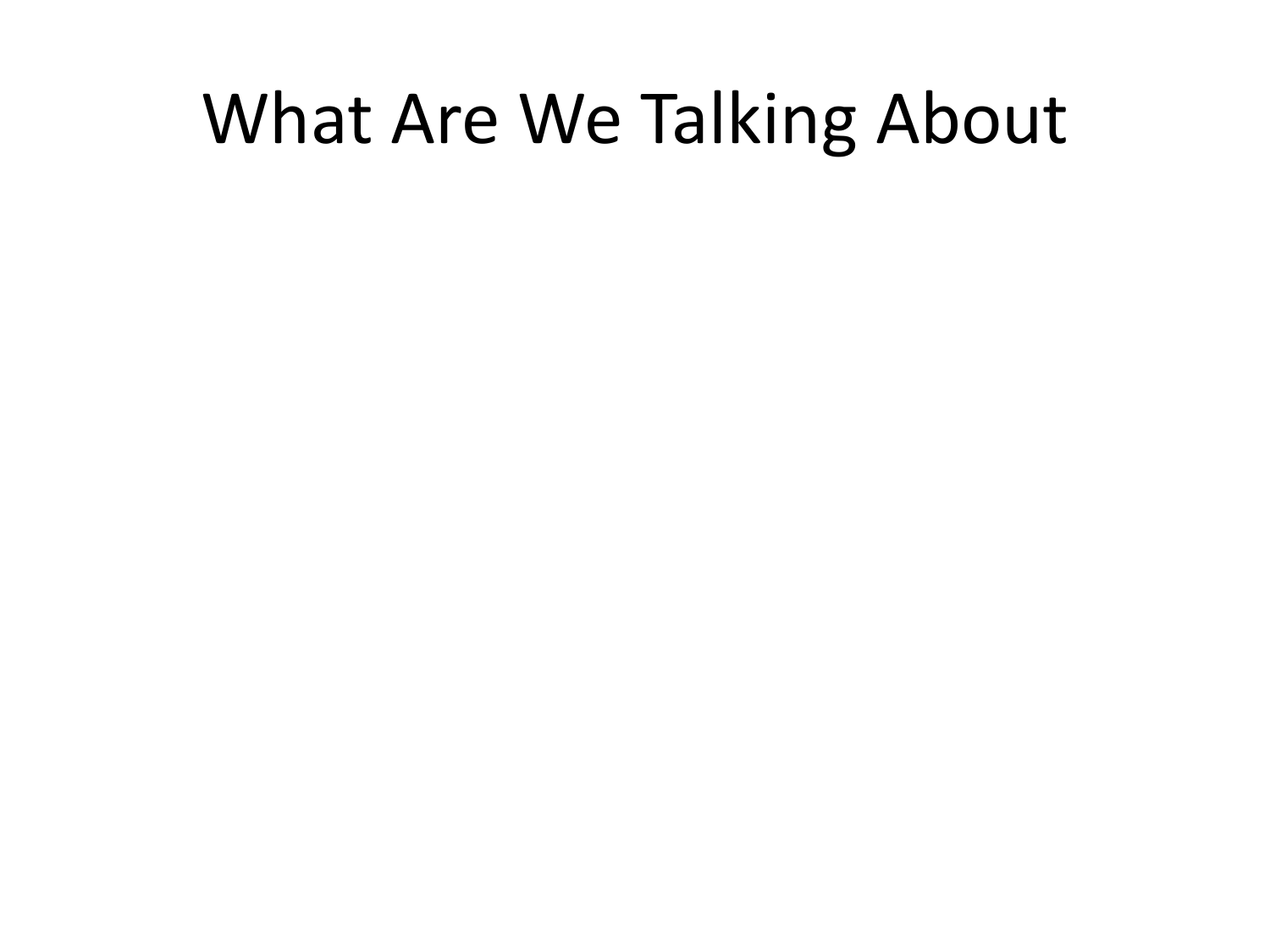# **Topics**

- Electrolytic Capacitors
	- Aluminum Cans
		- Wet Electrolyte
		- Dry Electrolyte
	- Paper
- Paper Capacitors
	- Common Paper
	- Atwater Kent Paper
- Philco Bakelite Capacitors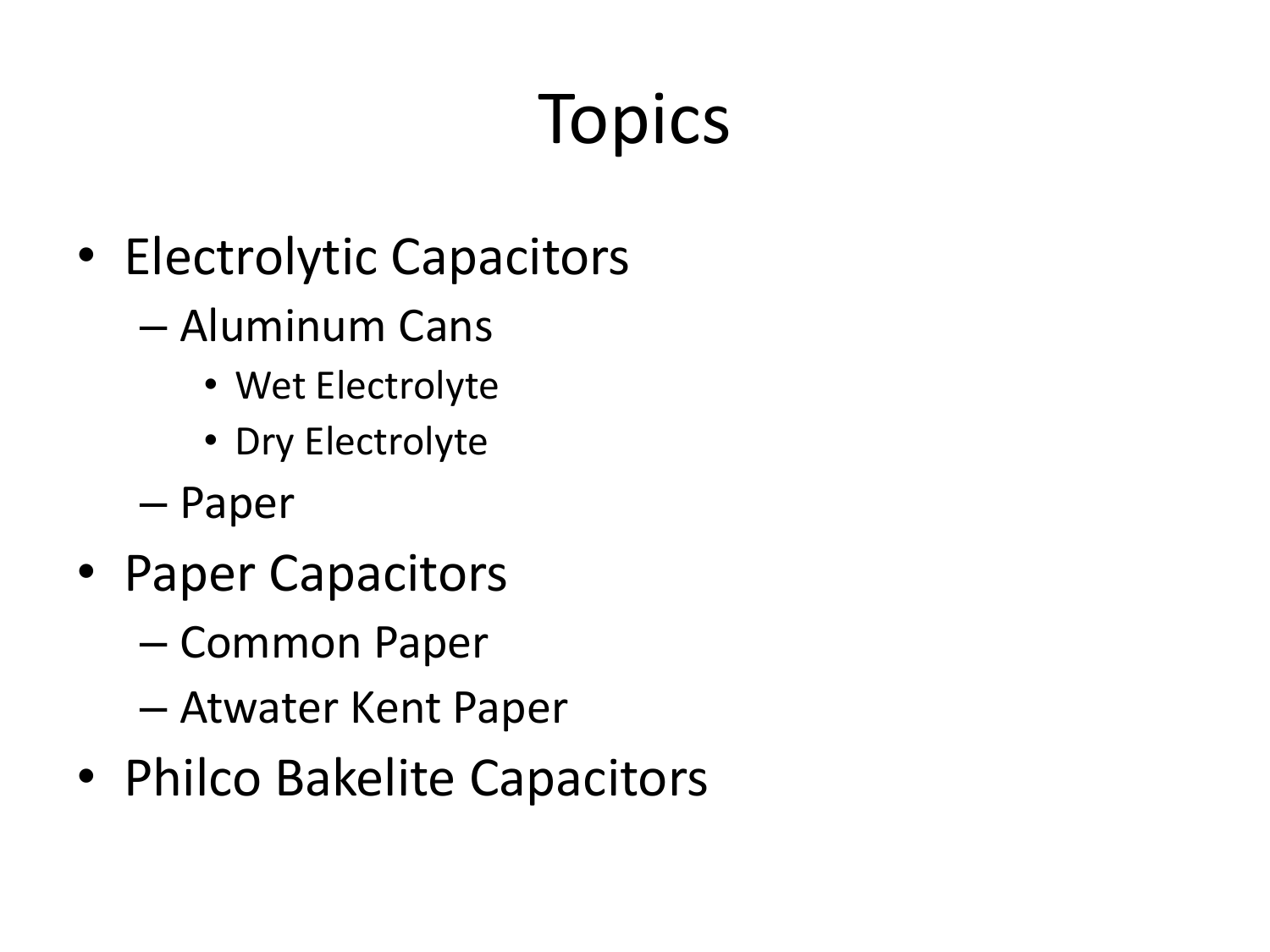- Other Capacitors
	- Metal Case Non-electrolytic Capacitors
	- Metal mica capacitors
	- Large metal cans
- Resistors (Reproduction vs Stuffing)
	- Dogbone
	- Atwater Kent Ceramic
	- Cloth Covered Wire Wound
- Repair vs Stuffing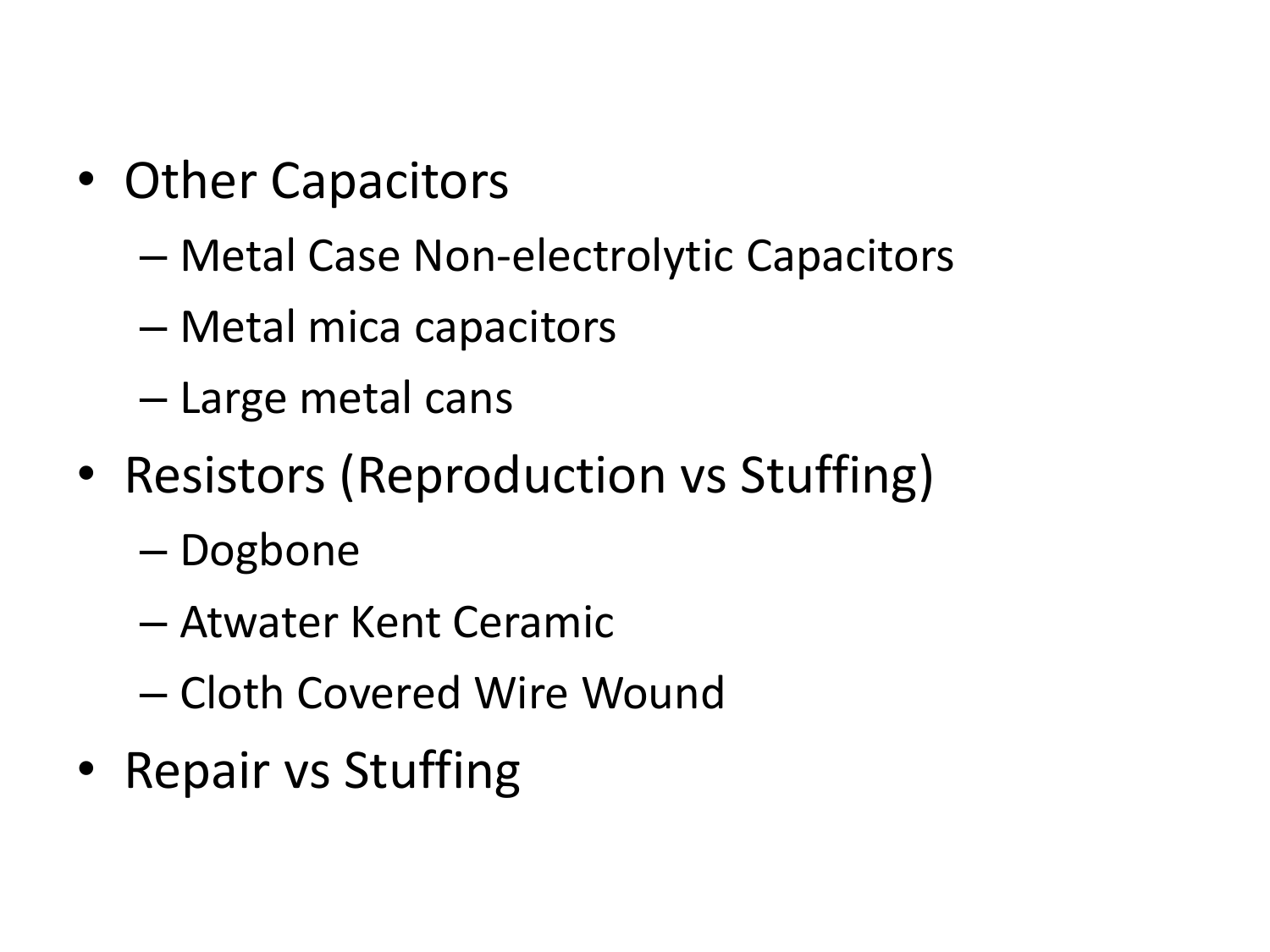# Electrolytic Capacitors

- Aluminum Cans Wet
	- Opening
		- Do they contain electrolyte?
			- How to drain
		- What if they are covered in cardboard?
			- Remove or cut through?
		- Where to cut open?
			- Top or Bottom?
		- Is positive terminal a bolt or rod?
			- Removing bolt
			- Removing rod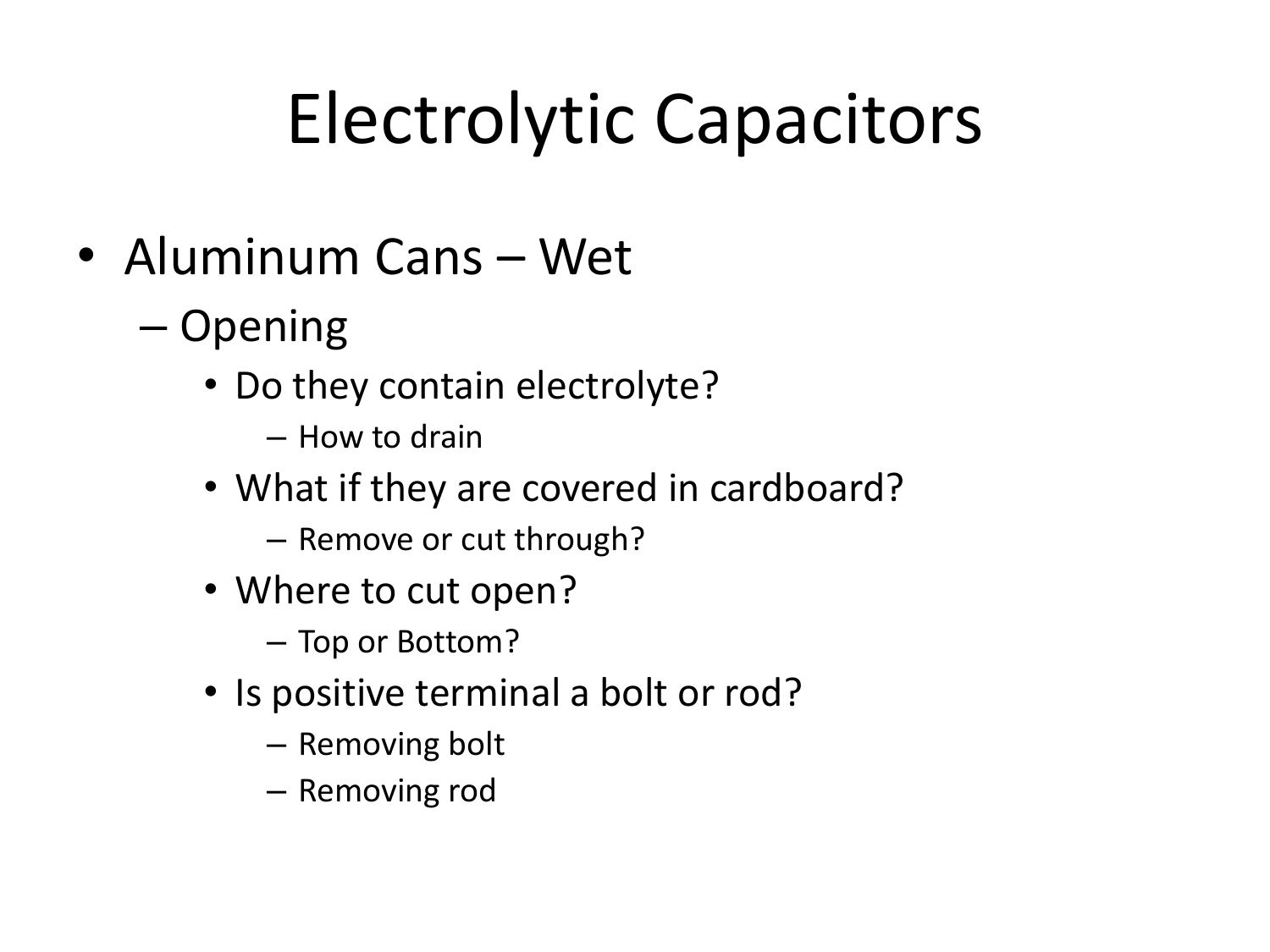- Re-Stuffing
	- Brass is preferred terminal placement material
	- What to do about negative terminal?
		- » Hole through side or out bottom?
	- Axial replacements are easier to work with
	- Ensure positive terminal is well insulated
		- » Rubber grommet
		- » Liquid Insulation
		- » Black auto gasket material
- Aluminum Cans Dry
	- Somewhat harder problem
		- Opening is same as wet electrolytic
		- Removing internals is harder
			- Most are Tar/wax filled
				- » Heat gun or outdoor gas grill
				- » Drill and large lag screw
				- » May need to be inventive
				- » May take a long time
			- Remaining steps are same as re-stuffing wet electrolyte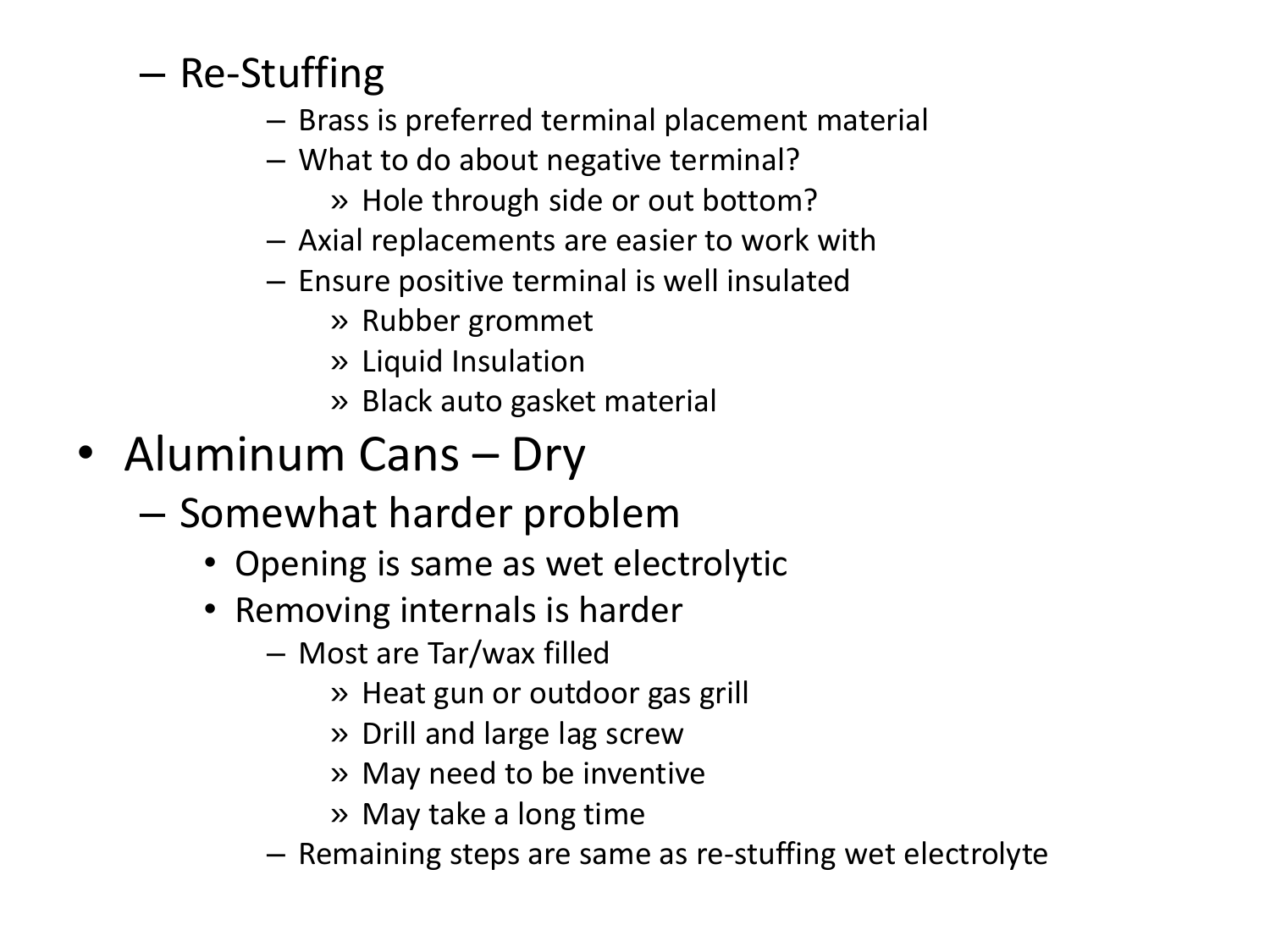- Paper Electrolytics
	- These are basically handled in the same manner as will be discussed in the next topic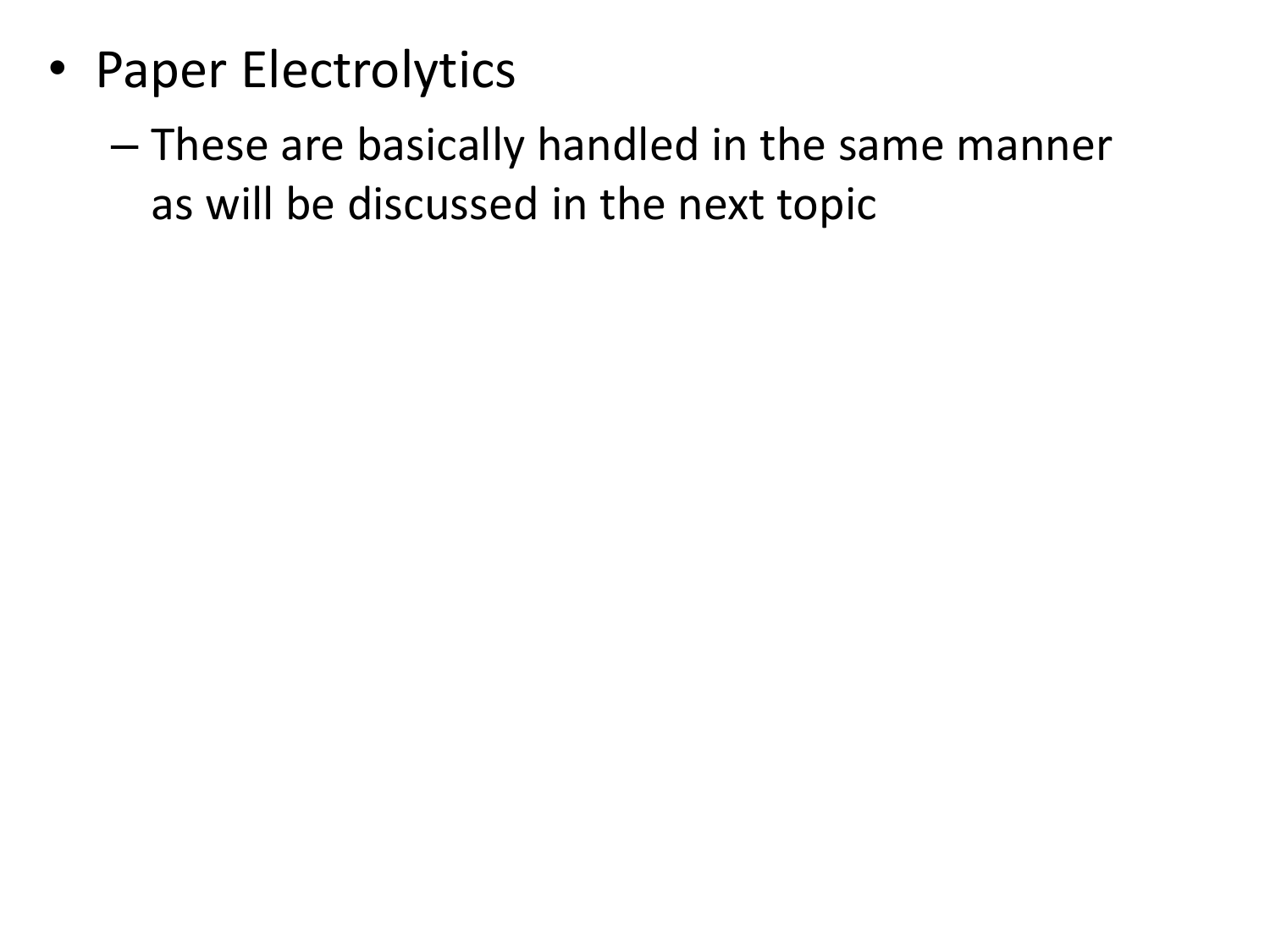## Paper Capacitors

- Common paper capacitors
	- Opening
		- Heat gun is my preferred method
		- Aluminum foil tray
		- Oven mitt
		- Appropriate size wood/metal dowel
		- Melt wax from both ends removing wire connections
		- Heat entire body and push internals out with dowel
		- While capacitor body still warm wipe with rag to clean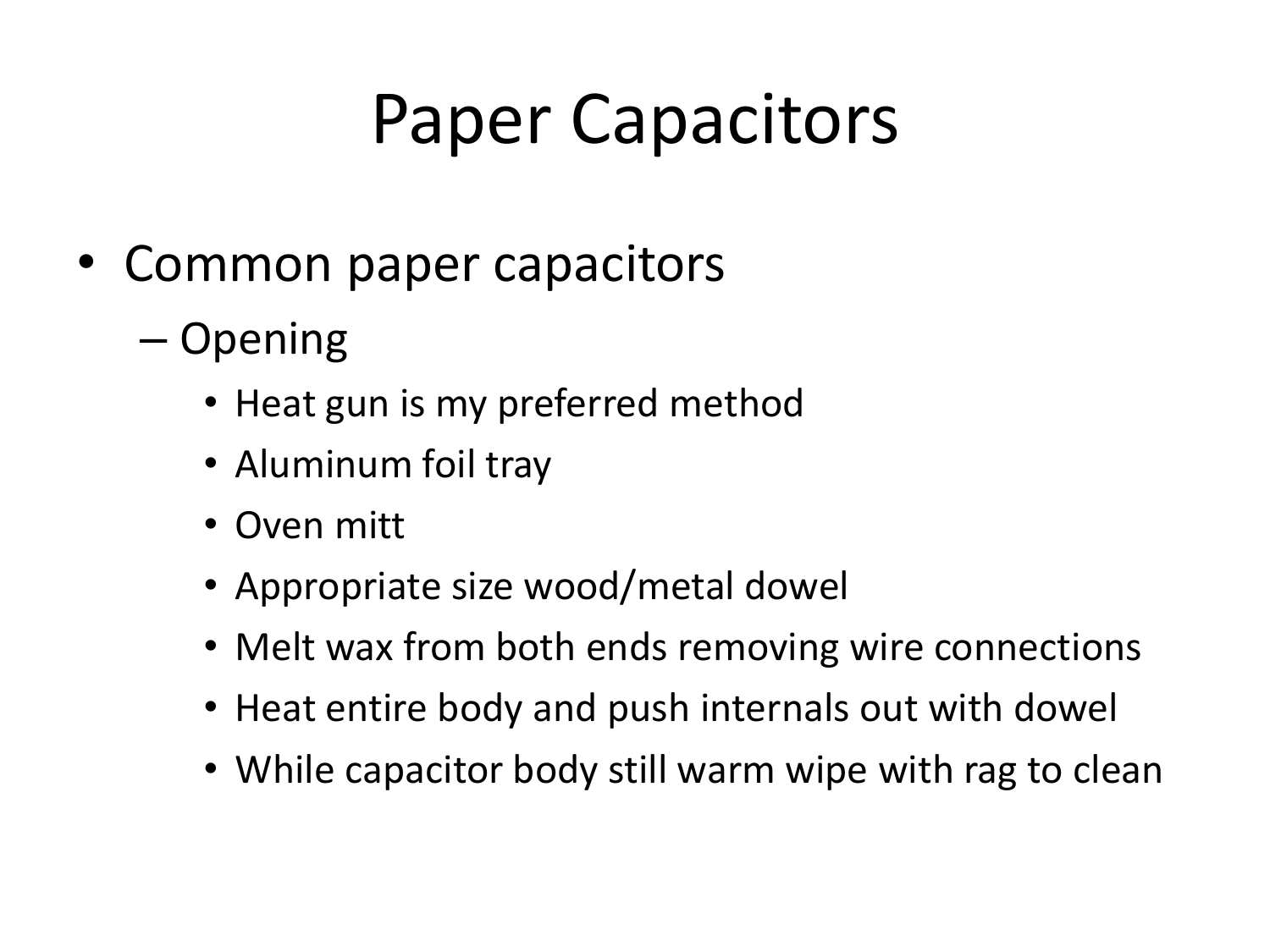- Re-stuffing
	- Insert replacement capacitor
	- Fix in place using hot glue gun
	- Fill in voids (Wax Paper, Paper Toweling, or more glue) to leave only a small area that needs to be refilled with wax
	- Melt some bee's wax in small container
	- Use vice or other means to hold capacitor vertical and pour in the melted bee's wax
	- When first end hardened, reverse and do same for other end
	- If new label is required use Microsoft Powerpoint and computer to make new label copying old label
	- Glue label on with white glue and coat entire capacitor with wax by quickly drawing through some melted bee's wax and wiping with rag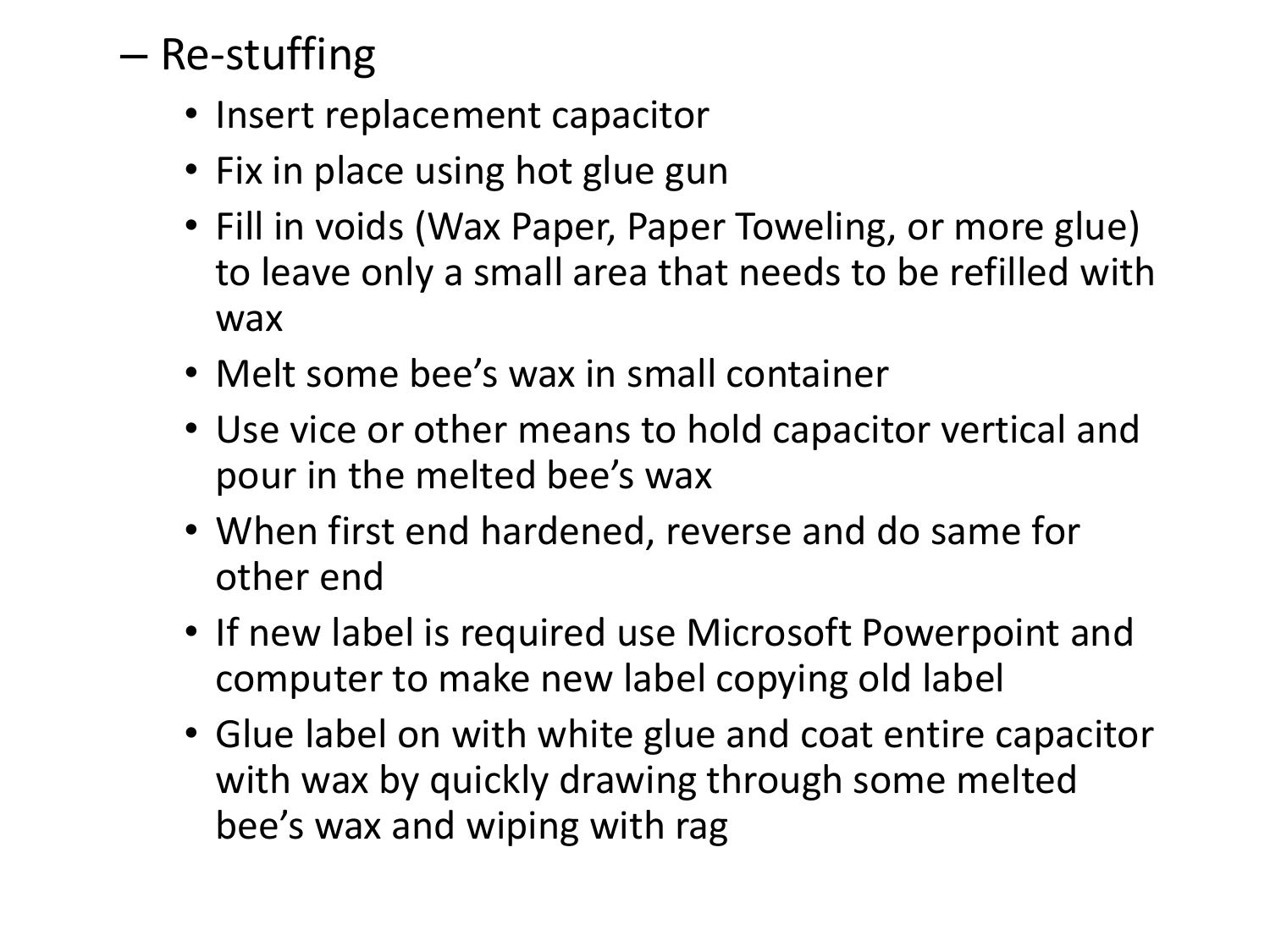- Atwater Kent Paper Capacitors
	- Opening
		- A little harder because wire leads come out side rather than ends
		- Need to cut leads off as close as possible to body first to prevent damaging cardboard tube
		- When removing remaining leads after wax melted out of ends need to use needle nose pliers or tweezers to prevent tearing out holes
	- Re-stuffing
		- Tricky part is getting leads of new capacitor back in holes in side of tube
		- First one is easy
		- Second one requires manipulation with needle nose pliers and extreme care to not rip out either one of the holes
		- Remainder of process is same as previously discussed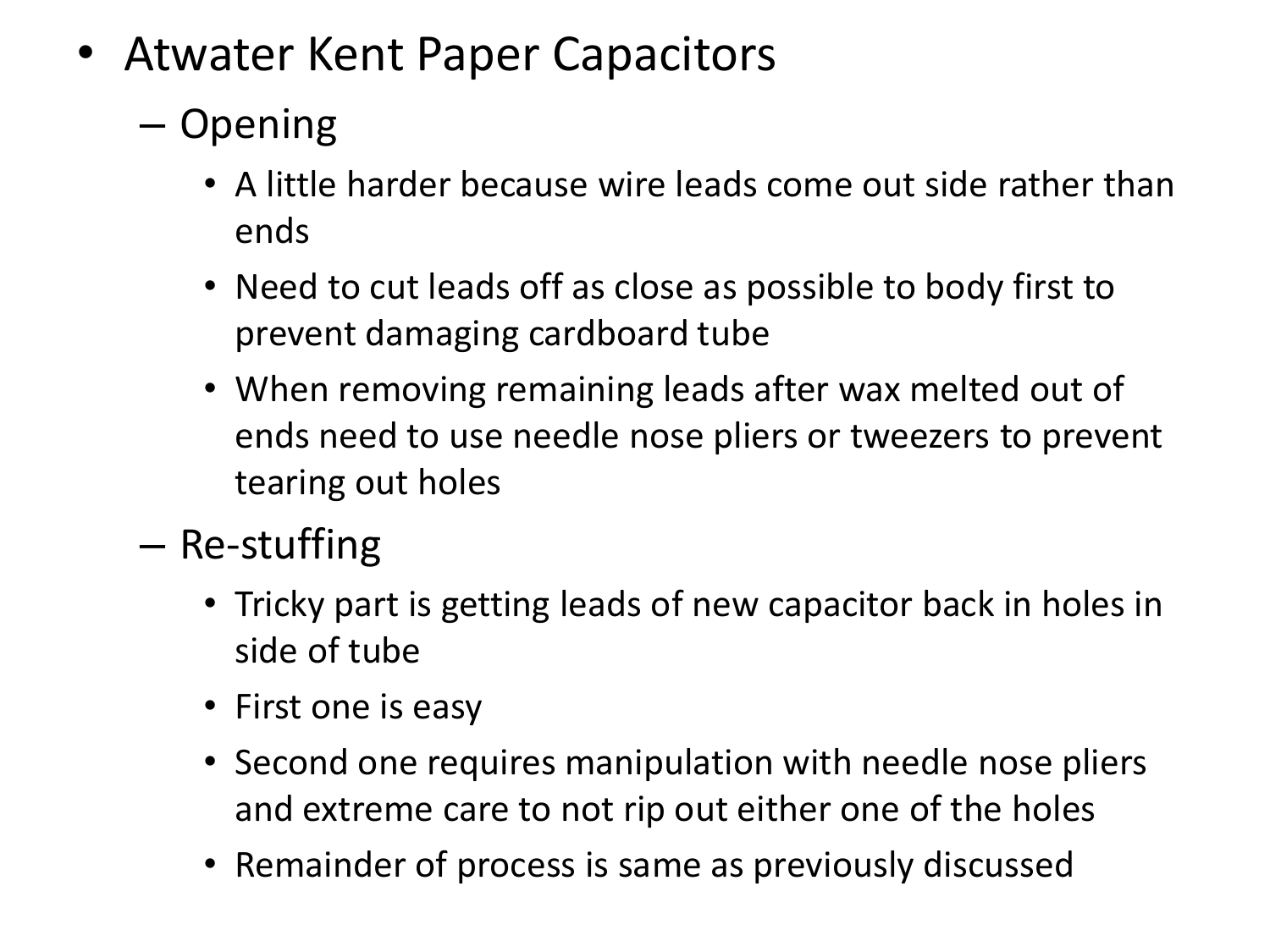## Philco Bakelite Capacitors

- Opening
	- is much the same paper capacitors
	- Biggest difference is they are sealed with tar
	- Heat gun still best method, although you can use a gas grill or in extreme circumstances, your wife's oven
		- Watch that you don't burn the Bakelite
	- Use aluminum foil tray to catch melted tar
	- Clean body after internals removed using a tar remover (gasoline or kerosene work well)
- Re-stuffing
	- Most of these contain more than one capacitor, so either make drawing of connections or use the Philco Capacitor info/drawings to make sure you get connections correct
	- Fix capacitors in place with hot glue gun
	- Insert piece of cardboard cut to size in opening
	- Melt tar with heat gun and pour on top of cardboard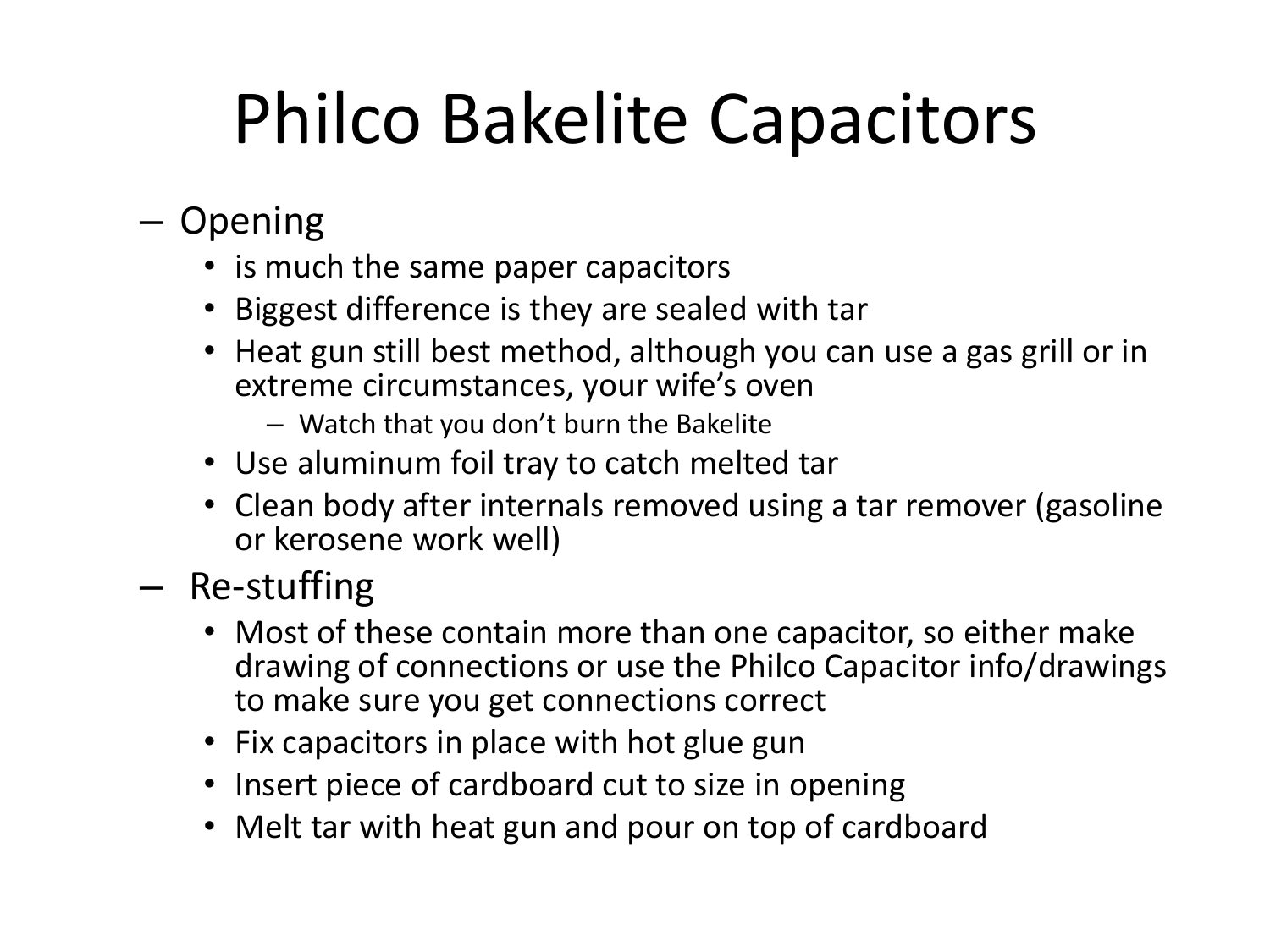## Other Capacitors

- Metal can non-electrolyte capacitors
	- Most familiar with Atwater Kent multi-capacitors but have seen some others
		- Process remain pretty much the same as far as melting out wax and removing capacitors
			- Will require a substrate on which to mount the new capacitors
			- Have used both Bakelite sheet and perfboard
			- Need to draw out arrangement to have wires terminate in the correct order
			- Mount capacitors with hot glue and ensure leads are properly insulated (shrink tubing)
			- Seal end as described earlier with wax or tar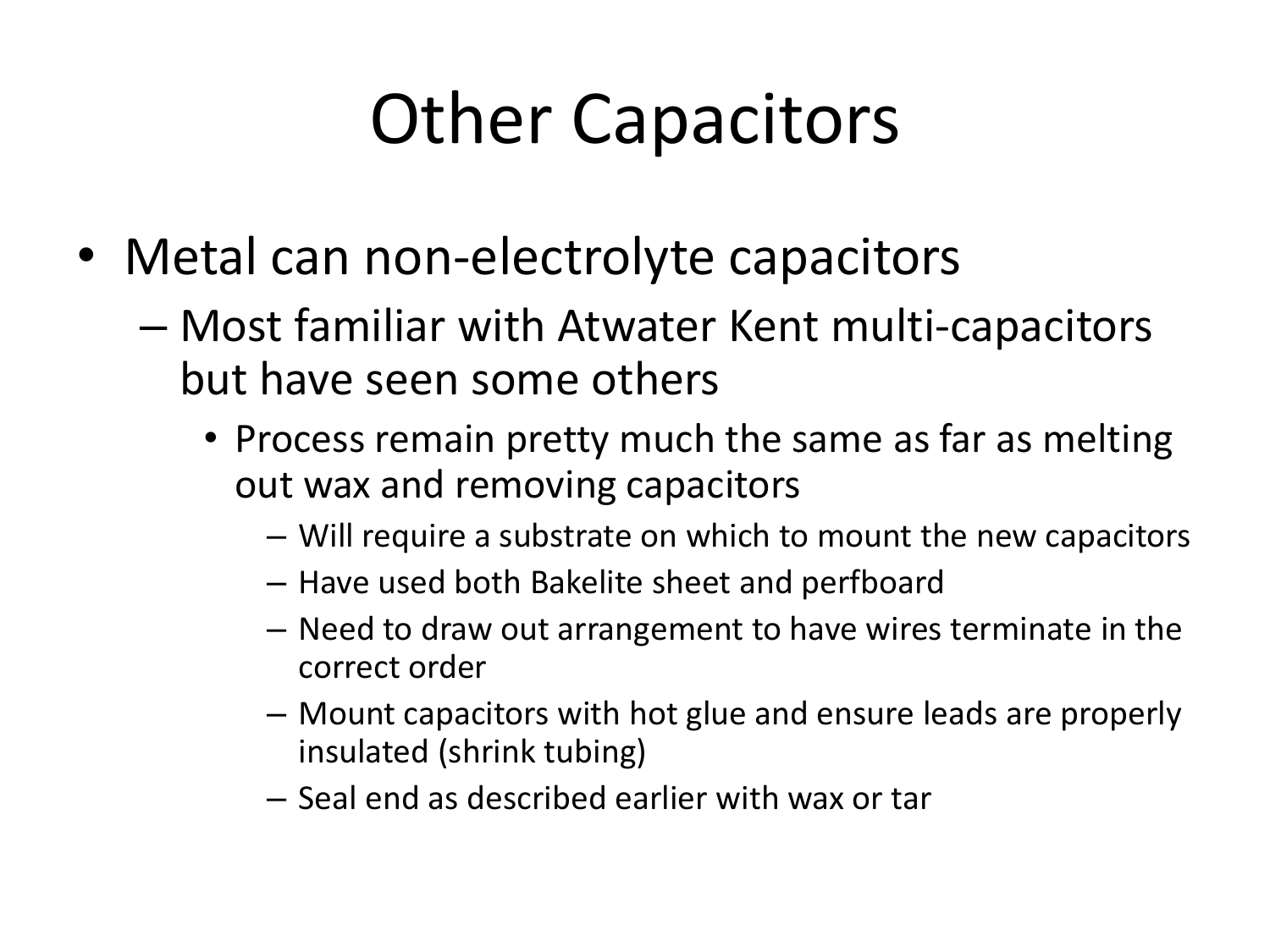#### – Atwater Kent Metal Can (2<sup>nd</sup> Variety)

- These require a BIG soldering iron
	- Best to do outside
- Remove bottom using BIG soldering iron
	- Use iron on one side holding condenser more or less vertical so solder runs down
	- When have an opening insert screwdriver blade
	- Heat remaining side with iron using screwdriver to separate bottom from shell
	- After bottom off, use heat gun to melt out wax
	- Pry paper capacitors out and un-solder any remaining leads and make sure holes for leads are clear
	- Use iron to clean off any left over solder from the edges of the shell and the bottom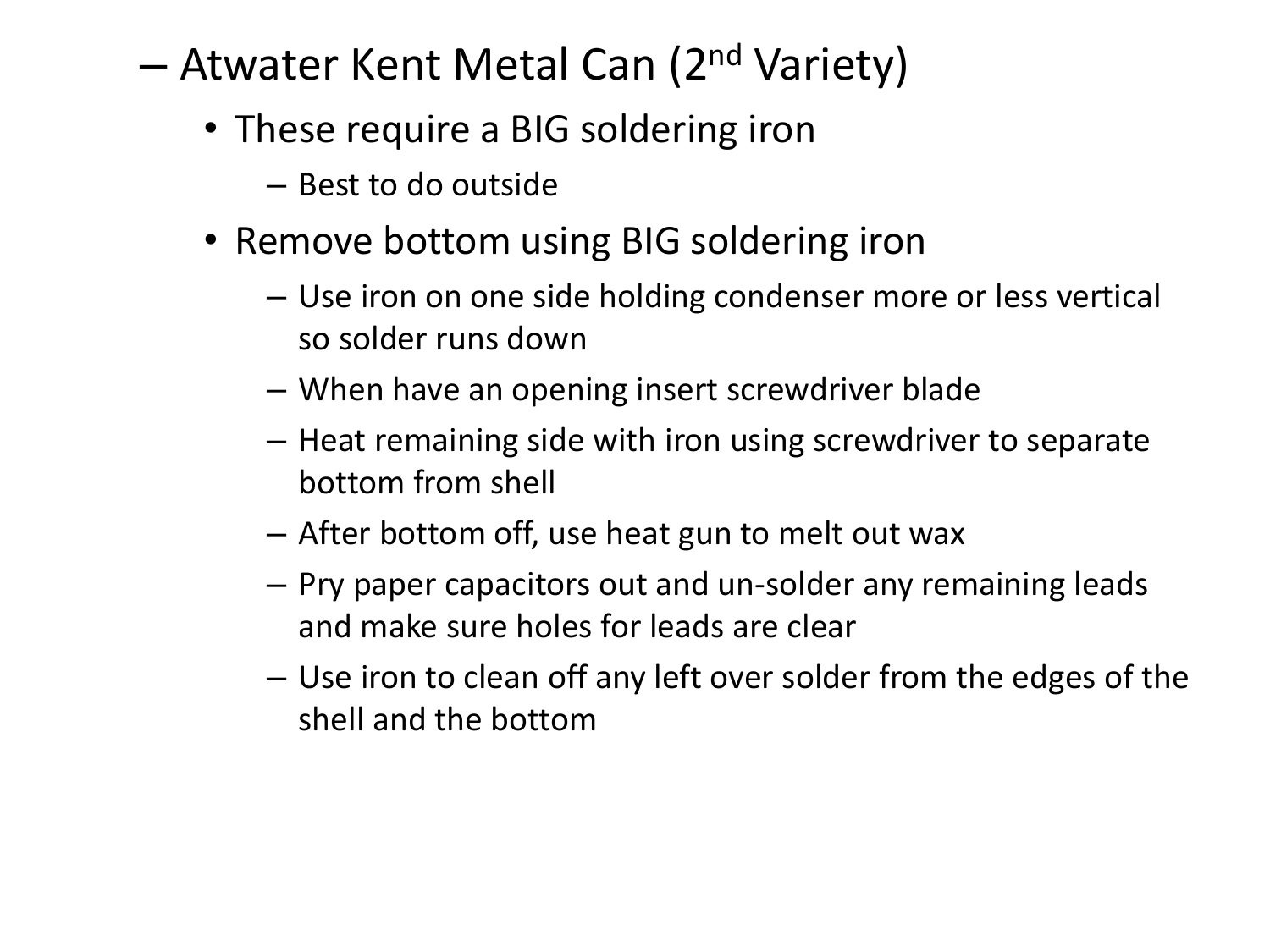- Re-stuff with proper value capacitors
	- Ensure they are in correct location and that they will not prevent reinstallation of the bottom
	- Most have all ground terminals connected together
	- Drill small hole in one side of shell to connect ground terminals
	- Reposition bottom into case
	- With shell lying flat use iron to re-solder case
- Reinstall on chassis
	- Most of these were originally riveted to the chassis and to maintain original appearance this can be done again, but using bolts and nuts is much easier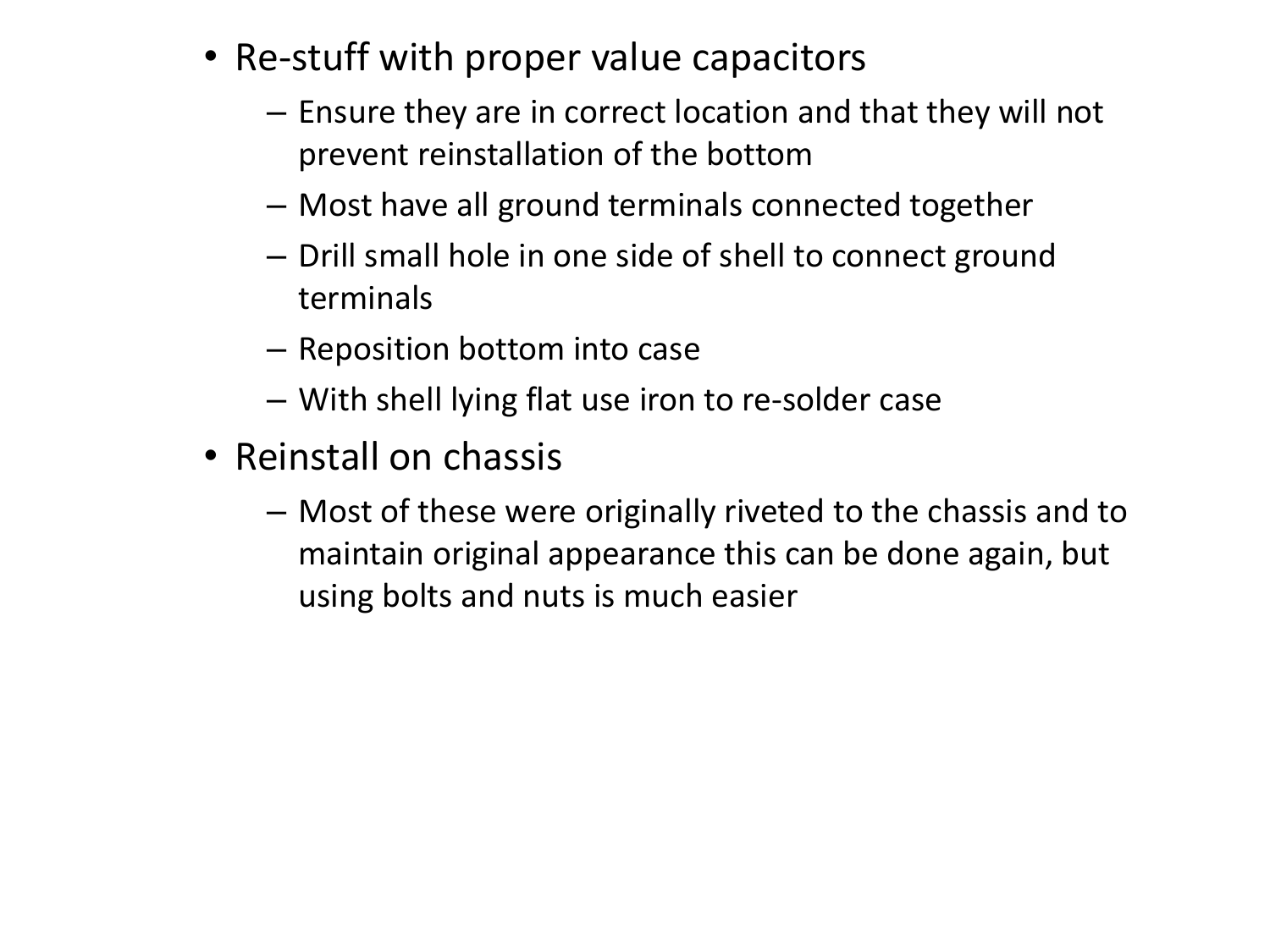- Metal Mica Capacitors
	- Open up capacitor by prying up edge of case
	- Heat gun helps to free up wax and remove top plate
	- Replacement capacitor needs to be thin enough to fit in case
	- Use existing terminal connections and cardboard internals as necessary to preserve original appearance
	- Ends can be sealed with wax
- Large Metal Cans
	- These are generally treated the same as the previous metal can capacitors
		- These are however most likely filled with tar.
		- Best choice is to use the gas grill
		- Heat on an aluminum foil pan at about 250-300 degrees
		- Depending on size, may take awhile
		- Will need screwdriver, putty knife, stick or some other tool to get internals out
		- Cans can again be cleaned with tar remover prior to re-stuffing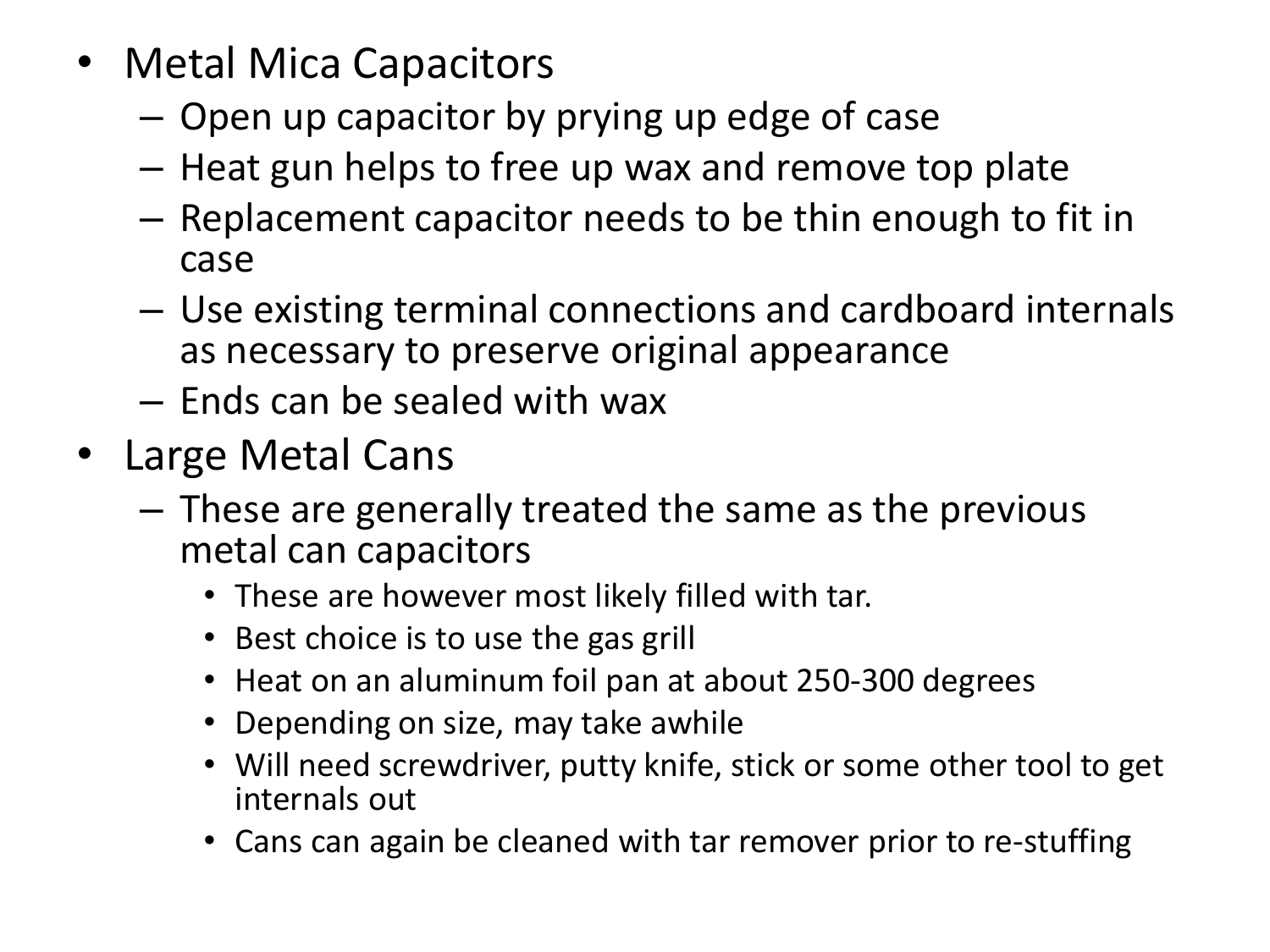- Re-stuffing will probably require a substrate since these cans generally contain more than one capacitor
	- Will also require a baffle so you only have to seal the end with tar vice refilling the whole can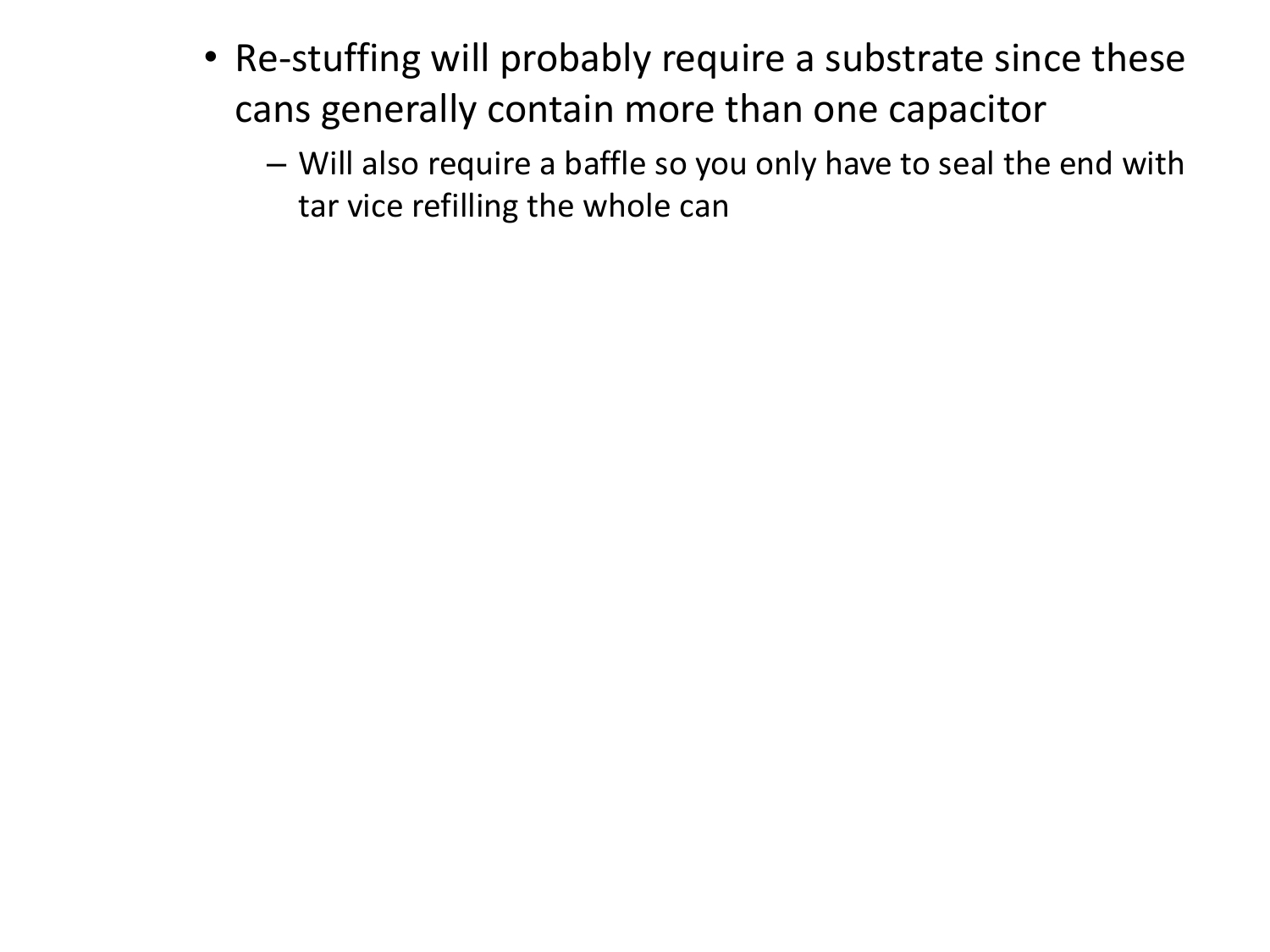#### Resistors

- Resistors really can't be "Re-stuffed", but some can be replicated
	- Dogbone Resistors
		- Replicate by using silicone mold and epoxy
		- Mold is made using silicone rubber and an original dogbone resistor of the correct size
		- Micro-Mark has several different molding kits available with detailed instructions for making the mold
		- New resistor of proper wattage is carefully centered in half the mold and then the other half is replaced
		- Epoxy resin is mixed and poured into mold
		- After epoxy has hardened, mold opened and replica of dogbone resistor is removed
		- Replica is cleaned of any excess epoxy material and the hand painted to match original dogbone resistor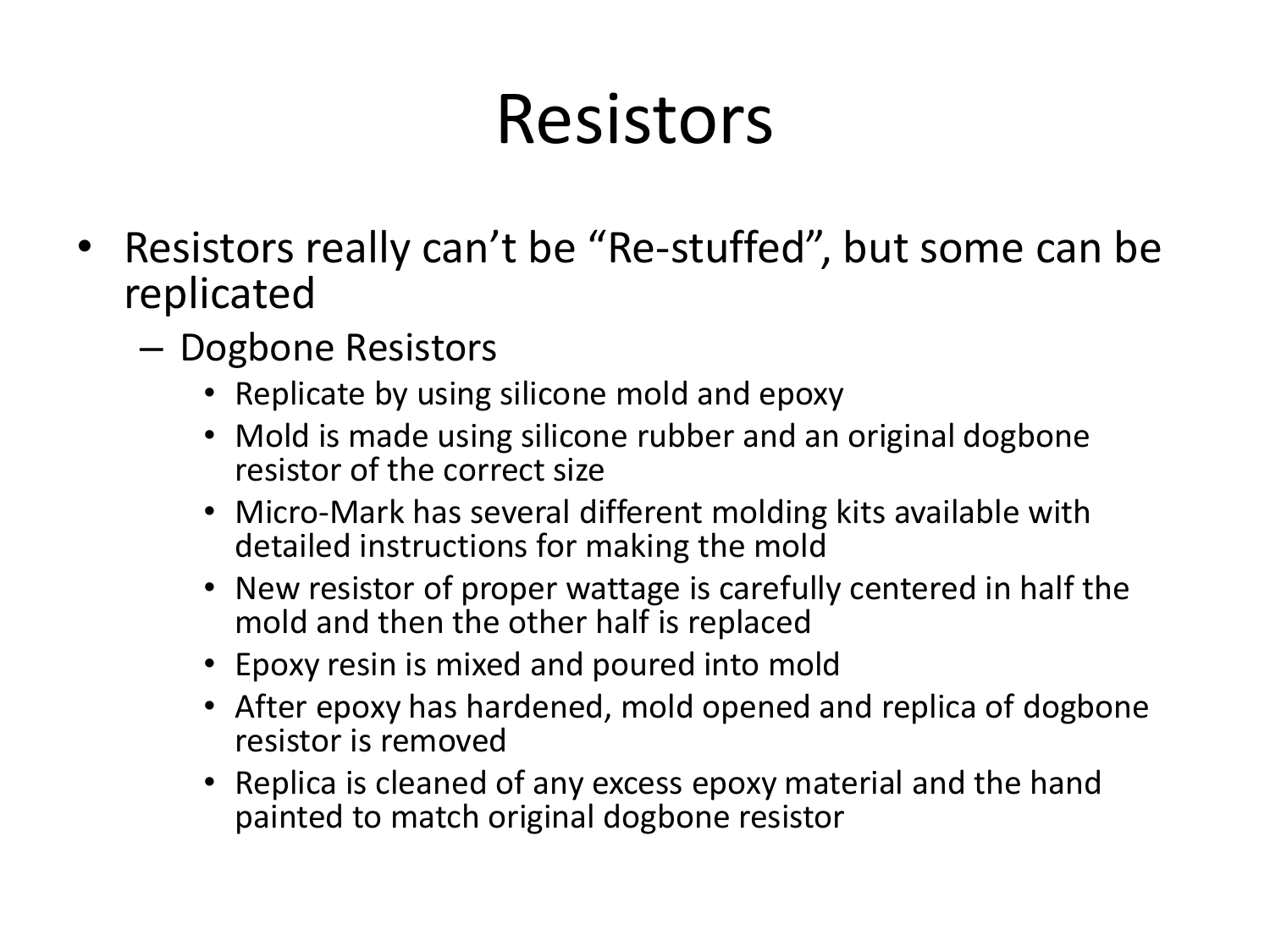#### – Atwater Kent Ceramic

- These are significantly harder to replicate
- First need to obtain a hollow ceramic tube of the proper size for the required wattage
- Need to cut to proper length.
	- Use Dremel with diamond saw blade
- Need to build a metal mold to form end cap
	- Use a two pieces of  $\frac{1}{4}$ " aluminum plate 3" long and 1" wide
	- Clamp piece together
	- Drill 7/16", 5/16", and 3/8" holes approximately ¼" deep
	- Drill 1/16" hole in center of each of these holes for resistor lead
- Obtain proper wattage resistor that fit inside ceramic tube
	- Center resistor in tube and cut one resistor lead to fit in lead hole and position ceramic tube correctly in the mold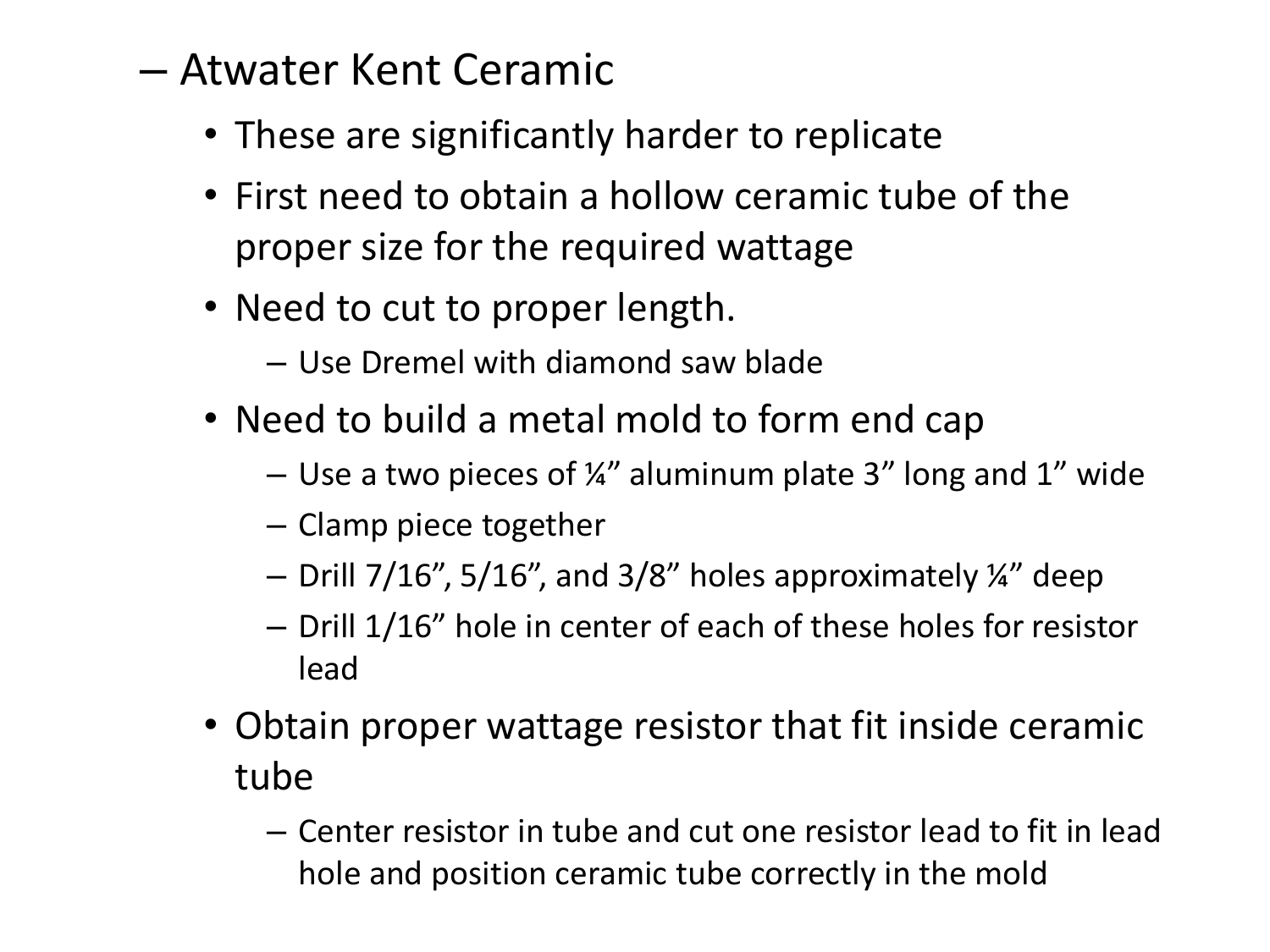- Now ready to build replicate resistor
	- Clamp the two mold pieces together with C-Clamp
	- Position the resistor in the ceramic tube into the proper hole for the wattage in the mold
	- Position some lead shot around the ceramic tube and heat the mold and the lead shot with a propane torch until it melts an flows to the bottom of the drill hole in the mold
	- Let it cool and the lead solidify, then unclamp the mold and repeat the process for the second end
- The final step is just to paint the ceramic tube with the proper colors that the original had
- While this takes some time, it produces a real close replica and maintains the original look of the radio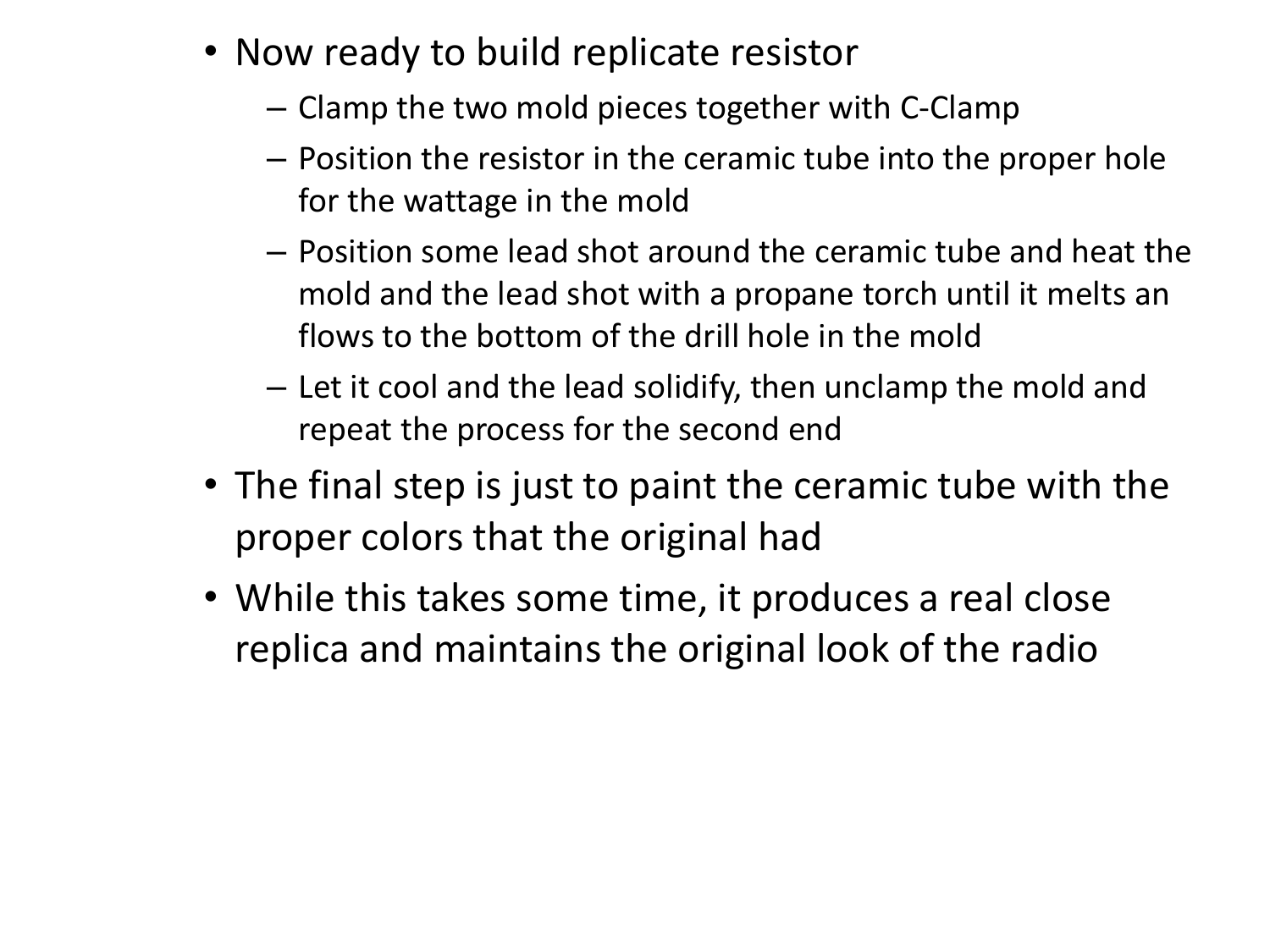- Wire Wound Cloth-Covered Resistors
	- I have had some luck in finding the break in these type resistors and it is always worthwhile to try this before replicating
	- The major part needed to replicate this type resistor is nichrome wire
	- How to Replicate
		- First remove the end terminals from the failed resistor for use on the new resistor
		- Construct a jig to wind the nichrome wire
		- Use a piece of vinyl or rubber coated wire as the foundation for winding the nichrome wire
		- Remove the actual wire from the coating maintaining the coating intact
		- Mount the wire coating in the jig
		- Wind the appropriate amount of nichrome wire on the wire coating being careful to not overlap any turns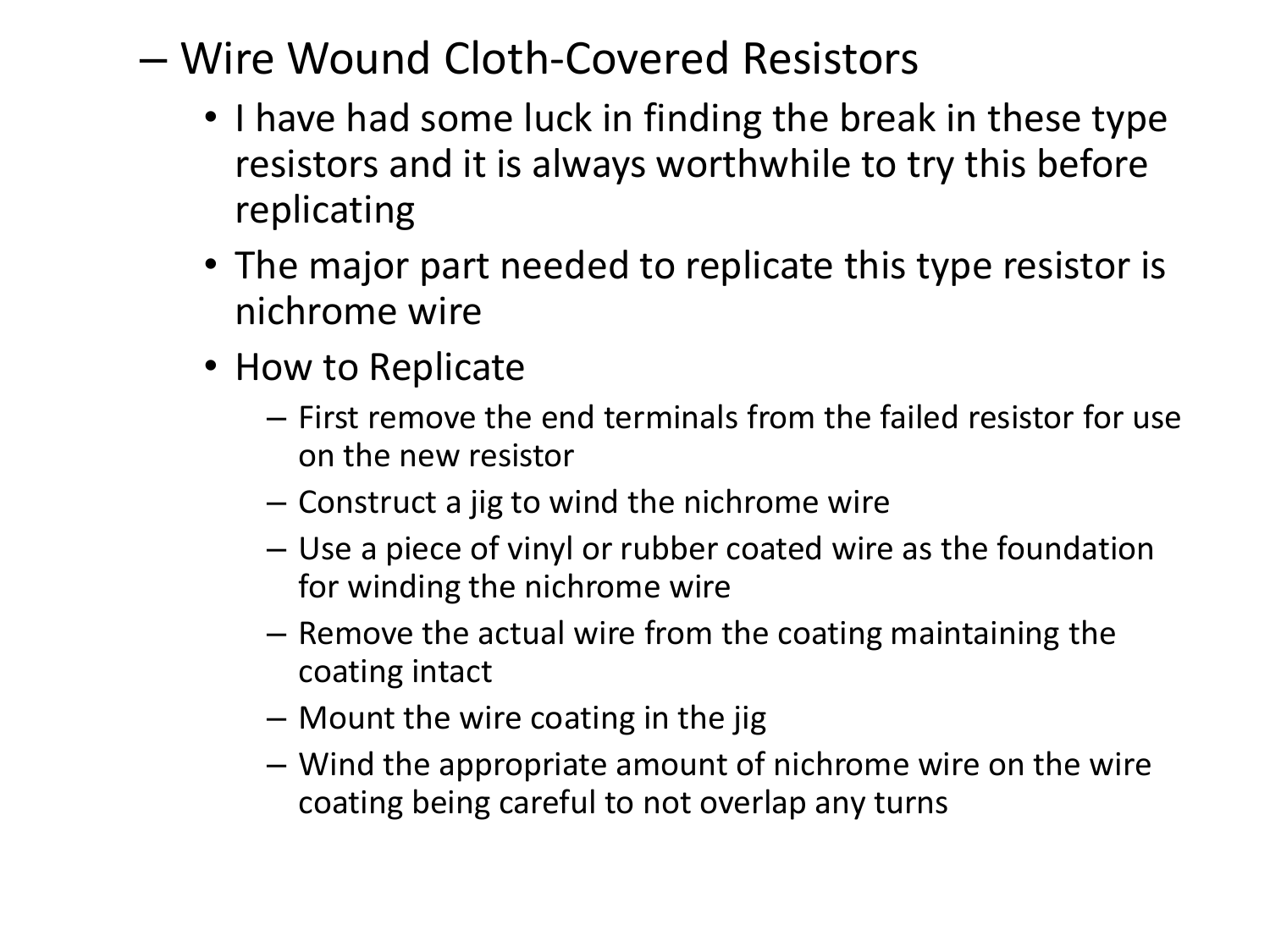- Use tape to periodically fasten in place just to facilitate easier winding
- When correct resistance is obtained secure the wire end
- Wrap the entire winding in insulating tape
- Remove from jig
- Cut ends of an appropriate sized shoelace and thread shoelace onto a metal rod or dowel expanding the opening to facilitate transfer to the wire resistor
- Fasten shoelace in place and add the terminal ends from the original resistor using epoxy glue
- Connect the nichrome wire end to these terminals using silver solder
- The cloth can be left plain or covered with melted wax if desired. I have seen both types in the radios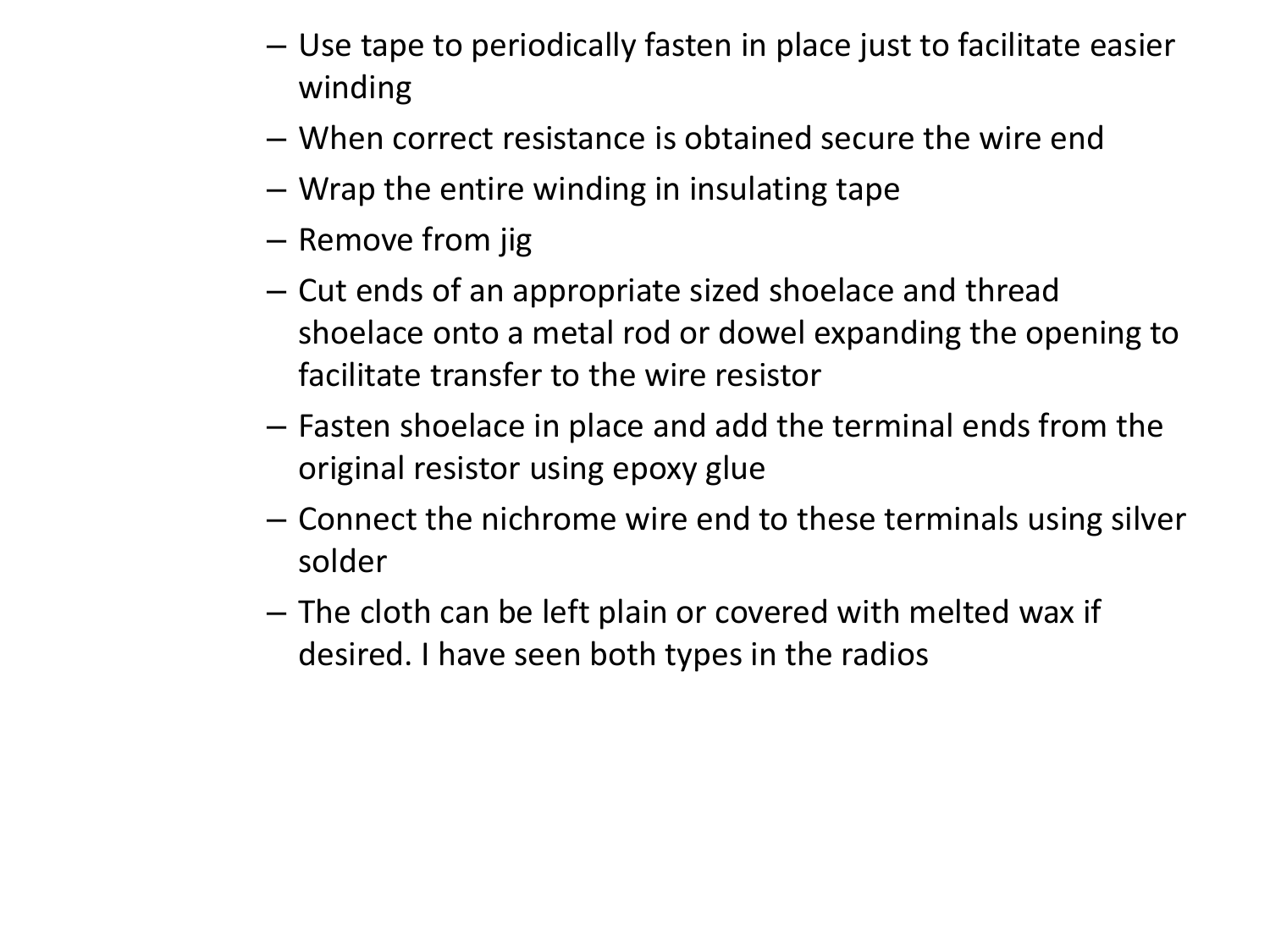#### Repair vs Re-stuffing

- Many components can't be re-stuffed but may be able to be repaired
	- Transformers
	- Coils
	- Speakers
- These could be topics for other presentations